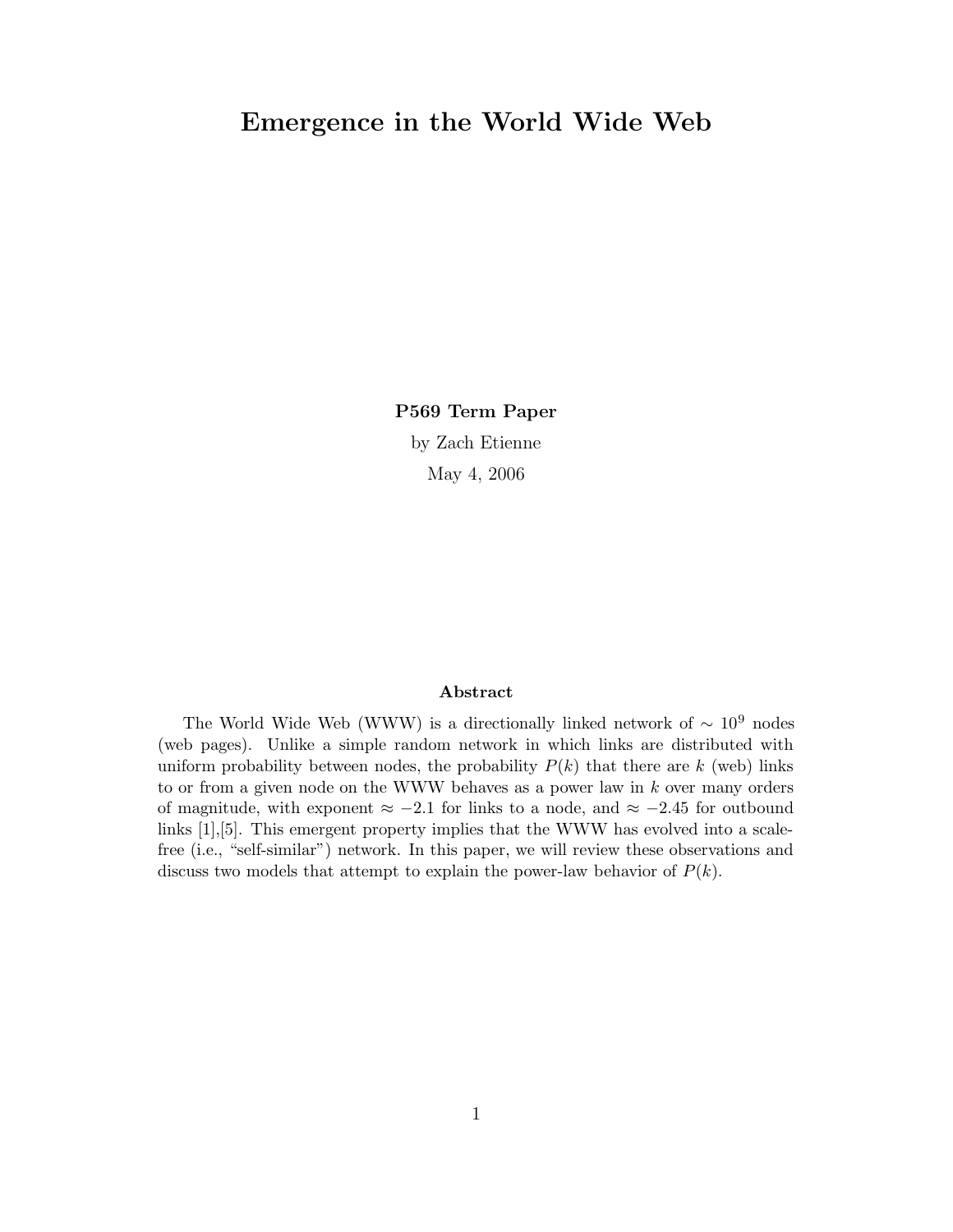## 1 Introduction

The World Wide Web (WWW, or simply "the web") is an enormous, dynamic man-made network in which web pages are the nodes, and web links comprise the directed links between the nodes. Generally speaking, web pages are distinct, man-made entities created for a multitude of reasons, but always with the purpose of conveying information via links to other web pages, text, pictures, sound, and/or video. Thus from a reductionist standpoint, full comprehension of the WWW's complex topology requires insight into the comparably complex world of human motives. Such a level of reductionism will not take us far in understanding the large-scale structure of the WWW, but all is not lost; in work reviewed by this paper, statistical techniques are instead used to comprehend the complex structure of the web. Such approaches analyze fundamental statistical quantities in the WWW in the quest for emergent behavior (i.e., patterns indicating some deviation from a random network). Once a pattern has been found, models are constructed to reproduce it. Such models lend insight into the structure and evolution of the web, which in turn may be useful to the design and improvement of web search engines, for example.

Using automated web crawling software to explore the link structure of the nd.edu (U. of Notre Dame) website in 1999 ( $\approx 3.3 \times 10^5$  web pages  $\&\approx 1.5 \times 10^6$  web links), Barabási et al. [1], [5] showed that the probability  $P(k)$  for k inbound or outbound links (i.e., links to or from a web page, respectively) on the World Wide Web significantly deviates from that of a randomly linked network (in which  $P(k)$  is sharply peaked, as shown in Figure 1) and so exhibits emergent behavior. Specifically, they found

$$
P(k) = k^{-\gamma}, \text{ where } (1)
$$

$$
\gamma = 2.1 \approx 0.1 \text{ for inbound links, and} \tag{2}
$$

$$
\gamma \approx 2.45 \text{ for outbound links.} \tag{3}
$$

Such behavior is a telltale sign that some level of self-organization has occurred, and Barabási & Albert's simple model [1] reflects this. Due in part to the fact that it involves a network of nondirected links however, their model predicts the WWW scaling exponent  $\gamma \approx 2.9$  instead of the observed values (Eqs. 2 & 3 above).

A breakthrough in modelling  $P(k)$  for inbound links occurred when Bornholdt & Ebel [4] applied a model to the WWW originally designed by Herbert Simon [6] in 1955 to explain power-law distributions in other systems. Bornholdt & Ebel demonstrated that in this model, the scaling exponent of the web is not a fundamental quantity, but may be computed directly from another empirical quantity  $\alpha$ , given by

$$
\alpha = \frac{\Delta_{\text{web pages}}}{\Delta_{\text{web links}} + \Delta_{\text{web pages}}},\tag{4}
$$

where

$$
\Delta_X = [(\text{# of X at time } t + \delta t) - (\text{# of X at time } t)]. \tag{5}
$$

For accuracy,  $\delta t$  should be large enough so that  $\Delta_X \gg 1$ . Finally, Bornholdt & Ebel measure α directly from WWW data and show that with this α, Simon's model yields  $\gamma \approx 2.1$  for inbound links, in agreement with the raw data.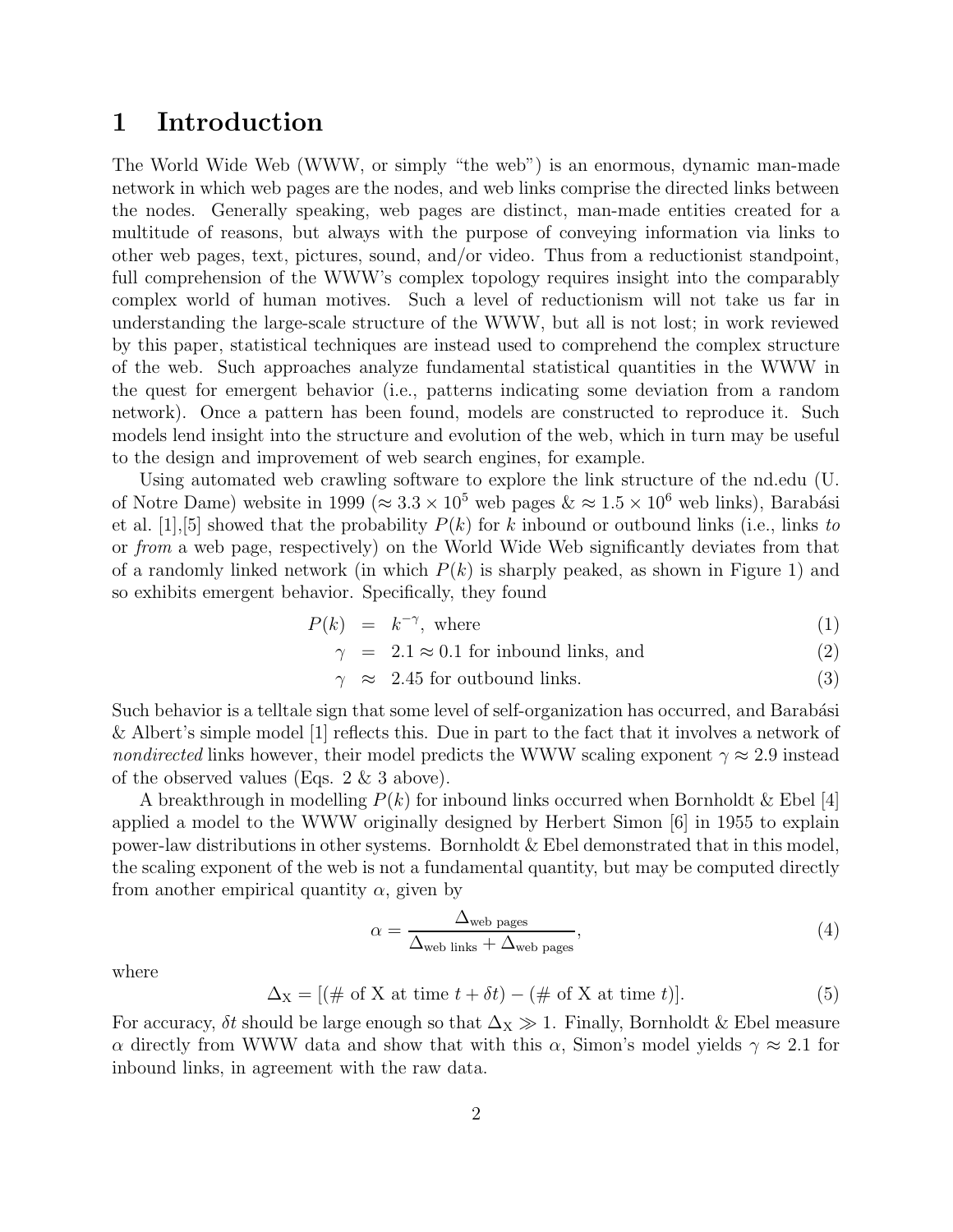In the proceeding sections, we will show some actual data collected from the web, including network graphs and plots of  $P(k)$  for inbound links, to which Eqs. 1 & 2 are fit. This section will also contain limited description as to how these data were collected. Next, we will review in detail two models used to explain the power law exponent in the data: the so-called "scale-free" model of Barabási et al.  $[5]$ ,  $[1]$  and Simon's 1955 model. Finally, we analyze the shortcomings of these models, indicating the gaps that future models will need to fill.

## 2 Overview of the Data

Our goal in this section is threefold. First, we will compare the topology of a WWW-like network with that of a random network. Secondly, we will discuss the methods used for data collection on the web, and finally, we will show data measuring  $P(k)$  on the web for inbound links.

### 2.1 Topology of the WWW

Figure 1 compares network topology and link distribution  $P(k)$  for two network models: the "Scale-Free" network model of Barabási & Albert  $[1],[8]$ , and the Erdös-Rényi random network model [7]. The link distribution for the random network model possesses a distinctive peaks about the average connectivity of a node,  $\langle k \rangle$ , whereas the "Scale-Free" model's  $P(k)$ behaves as a power law, like the WWW. Both of the networks in this figure contain the same number of nodes and links. The red dots in each model indicate the 5 most connected nodes, and the green dots their nearest neighbors (1 link separation). In the random network,  $\approx 27\%$ of the nodes are colored green, compared to  $\approx 60\%$  in the "Scale-Free" model. Contrast these results with data collected from the WWW by Broder et al. [9], which indicate that, if the directionality of the links is neglected, 90% of all nodes connect to the single most connected node.

### 2.2 Data Collection Methods

Barabási et al. [1] and Albert et al. [2] used web crawling software that obtained data from the nd.edu web site in 1999 using the following two-step procedure, starting from the nd.edu homepage:

- Step 1: Download the web page, save its address, and extract the links. Go to Step 2.
- Step 2: For all links, if the link is within the nd.edu domain, save the link, follow that link and then return to Step 1 for each link.

This automated procedure accumulated a total of  $\approx 3.26 \times 10^5$  web pages and  $\approx 1.47 \times 10^6$ web links [2].

Broder et al. [9] on the other hand used vast WWW page/link databases collected by AltaVista in May 1999 and October 1999. These databases were constructed using web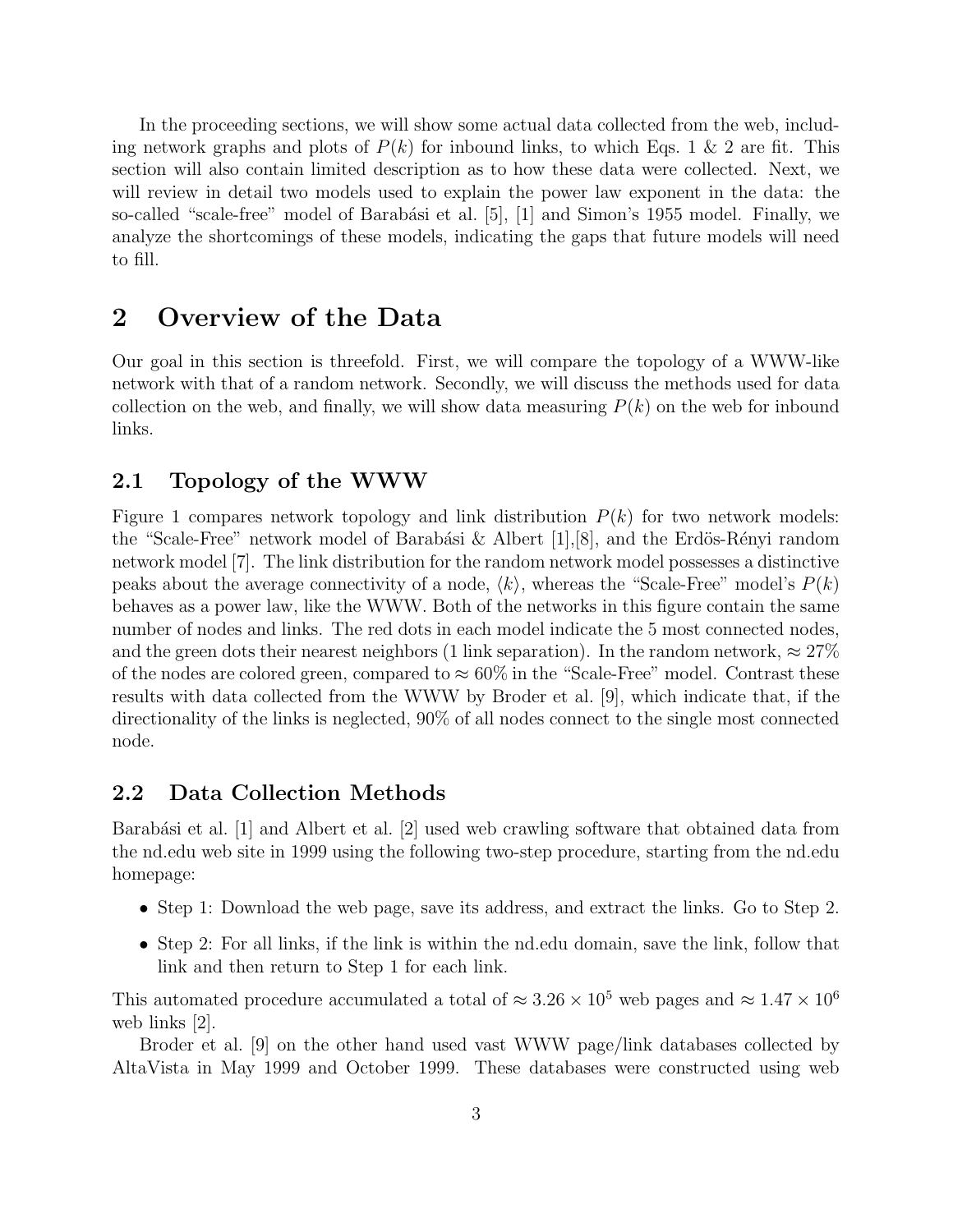

Figure 1: Comparison between network topology and link distribution  $P(k)$  produced by the Erdös-Rényi random network model (top) [7] and the "Scale-Free", WWW-like, nondirectionally linked model of Barabási & Albert (bottom) [1],[8]. This figure was copied from Barabási et al. [8].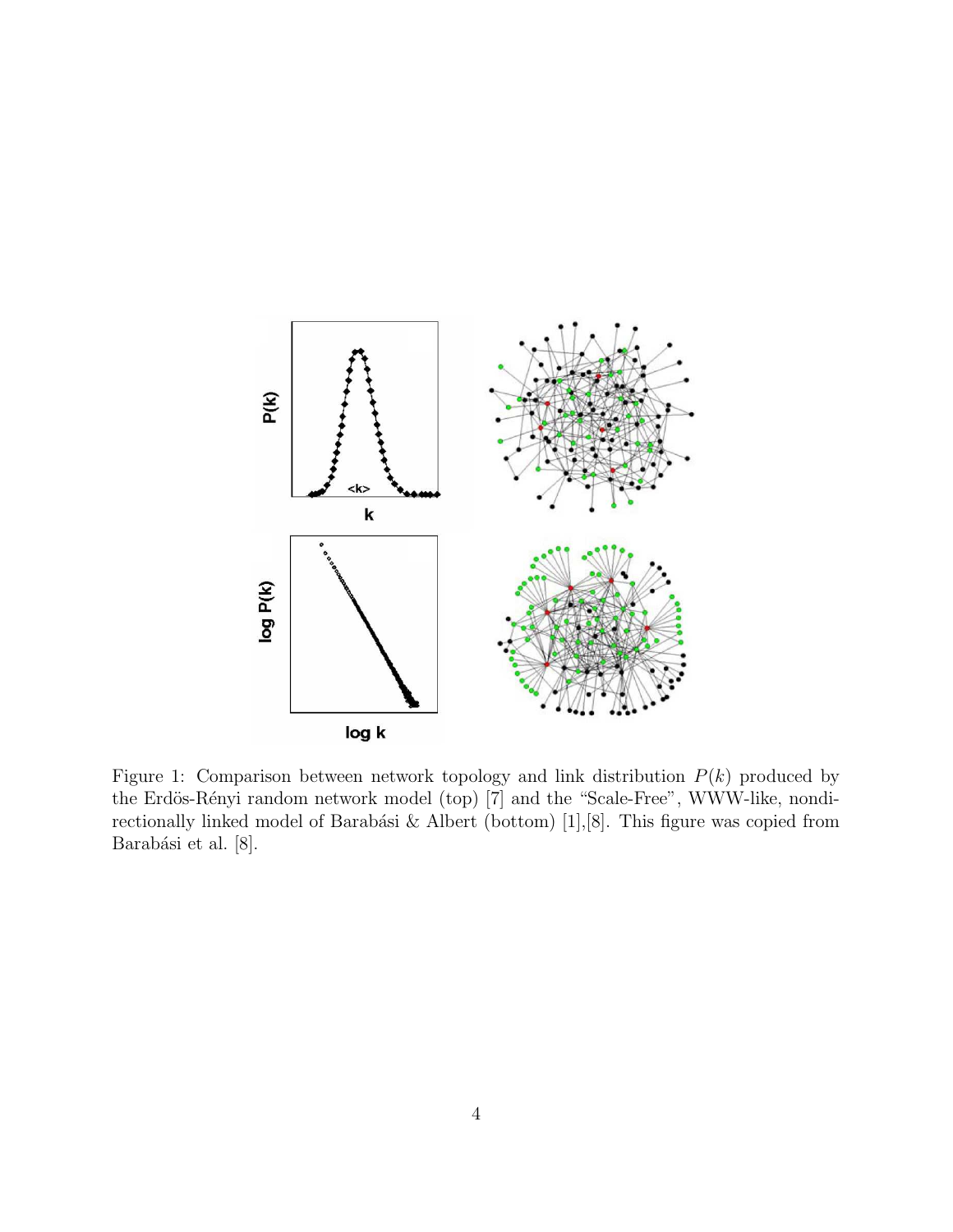

Figure 2: Left plot: the inbound link probability distribution  $P(k)$ , as measured by Barabási et al. [5], and Albert et al. [2]. Right plot: the total number of web pages as a function of k inbound links  $N(k)$ , as derived from AltaVista web crawling data by Broder et al. [9]. The best fit to the data in the left plot yields  $\gamma = 2.1$ , and, as indicated in the right plot, the inbound link scaling exponent is given by  $\gamma = 2.09$  in both the October and May 1999 AltaVista data sets. Note that the left plot is copied from [5], and the right plot is copied from [9] (labeling modified for notational consistency in the right plot).

crawling technology similar to that by Barabási et al.  $[8]$ , but with some important exceptions. First, it was not restricted to the nd.edu web site, and second, it contained filters designed to remove duplicate web sites, spam web sites, etc. Since it was not restricted to the nd.edu domain, the AltaVista data set was about three orders of magnitude larger than the Barabási et al.  $[1]$  and Albert et al.  $[2]$  data set. The AltaVista database included  $\approx 2.03 \times 10^8$  web pages and  $\approx 1.47 \times 10^9$  web links in May 1999, and  $\approx 2.71 \times 10^8$  web pages and  $\approx 2.13 \times 10^9$  web links in October 1999.

### 2.3 P(k) Measured from the WWW

Figure 2 shows a plot by Barabási et al. [5] of  $P(k)$  and a plot of  $N(k)$  by Broder et al. [9].  $P(k)$  is the probability that a given node on the WWW has k links to it, and  $N(k)$  is the number of pages with k inbound links. Since  $N(k)$  is equivalent to  $P(k)$  without a normalization constant, we conclude from these plots that regardless of the database size, web crawling algorithm, or time in which the data was collected, the inbound link power law exponent on the WWW is given by  $\gamma \approx 2.1$ .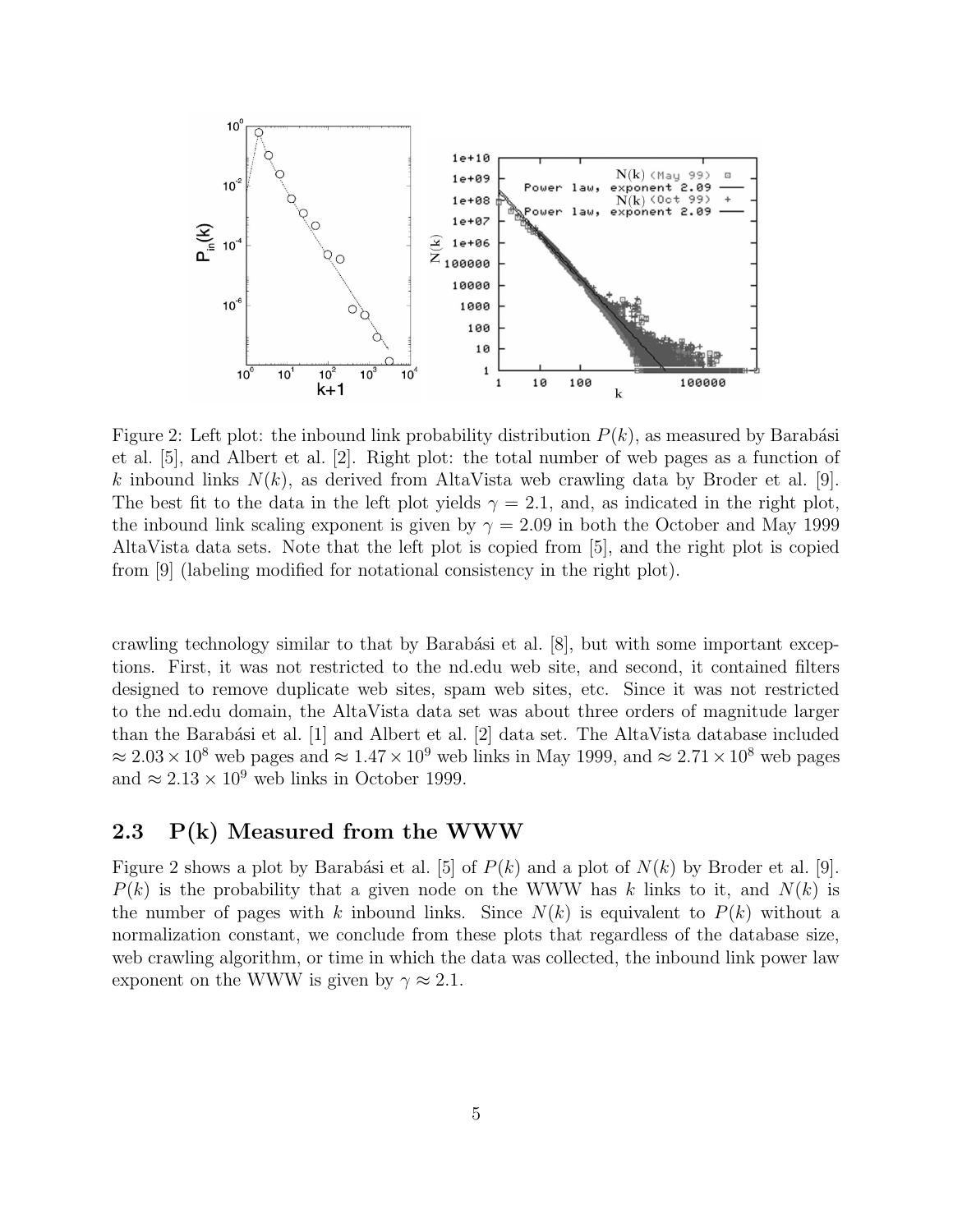## 3 Model Analysis & Discussion

### 3.1 "Scale-Free" Model by Barabási & Albert

Introduced by Barabási & Albert in 1999 [1], this model is intended to explain the fact that  $P(k)$  behaves as a power law. It is based on two observed deviations between the WWW and random network models. First, unlike the static network size in random network models (such as the Erdös-Rényi model  $[7]$ ), the web is a dynamic network that has increased in size at a staggering rate since its inception in the early 1990s. Secondly and most importantly, random network models link nodes with fixed probability, whereas web pages appear to link preferentially to those pages that already have the most links.

The Scale-Free model comes in two flavors: discrete and continuous. The discrete flavor is used to determine properties of the model through numerical simulations, and the continuous flavor (the continuum limit of the discrete model) is used for an analytical analysis of the model and to verify the validity of the simulation algorithm.

#### 3.1.1 Discrete Version

As initial data, the discrete algorithm begins with a small number of nodes  $m<sub>o</sub> (= 1, 3, 5,$  or 7) with an unspecified structure of  $m = m<sub>o</sub>$  undirected links (allowing for a node to link to itself). Next, a node with m links is connected to the network one link at a time, where the probability that any one of these links connects to another node  $i$  with  $k_i$  links is given by

$$
P(k_i) = \frac{k_i}{2N},\tag{6}
$$

where  $N$  is the total number of undirected links. The factor of 2 arises since each link has two ends, which makes

$$
2N = \sum_{i} k_i \tag{7}
$$

the appropriate normalization constant for  $P(k_i)$ .

Figure 3 shows results from simulations of this algorithm, by Barabási et al. [1] [8] with a variety of initial conditions. Notice that the scaling exponent  $\gamma$  (from Eq. 1) obtained from these simulations is independent of m (the only initial parameter). Thus  $\gamma$  is a universal feature of this model, but is found to be 2.9, not between the observed  $\gamma = 2.1$  (for inbound links) or  $\gamma \approx 2.45$  (for outbound links) on the web, as one might naïvely expect.

#### 3.1.2 Continuum Version

The continuum version of the Scale-Free model by Barabási et al.  $[1], [8]$  assumes that the variables related to the number of links to/from the *i*th node  $-k_i$ , and  $P(k_i)$  – are continuous. Further, it introduces a new continuous variable:  $t$  (for "time"), corresponding to the iteration step number in the discrete model. In constructing their continuum Scale-Free model, Barabási et al. start with the observation that the number of links connected to a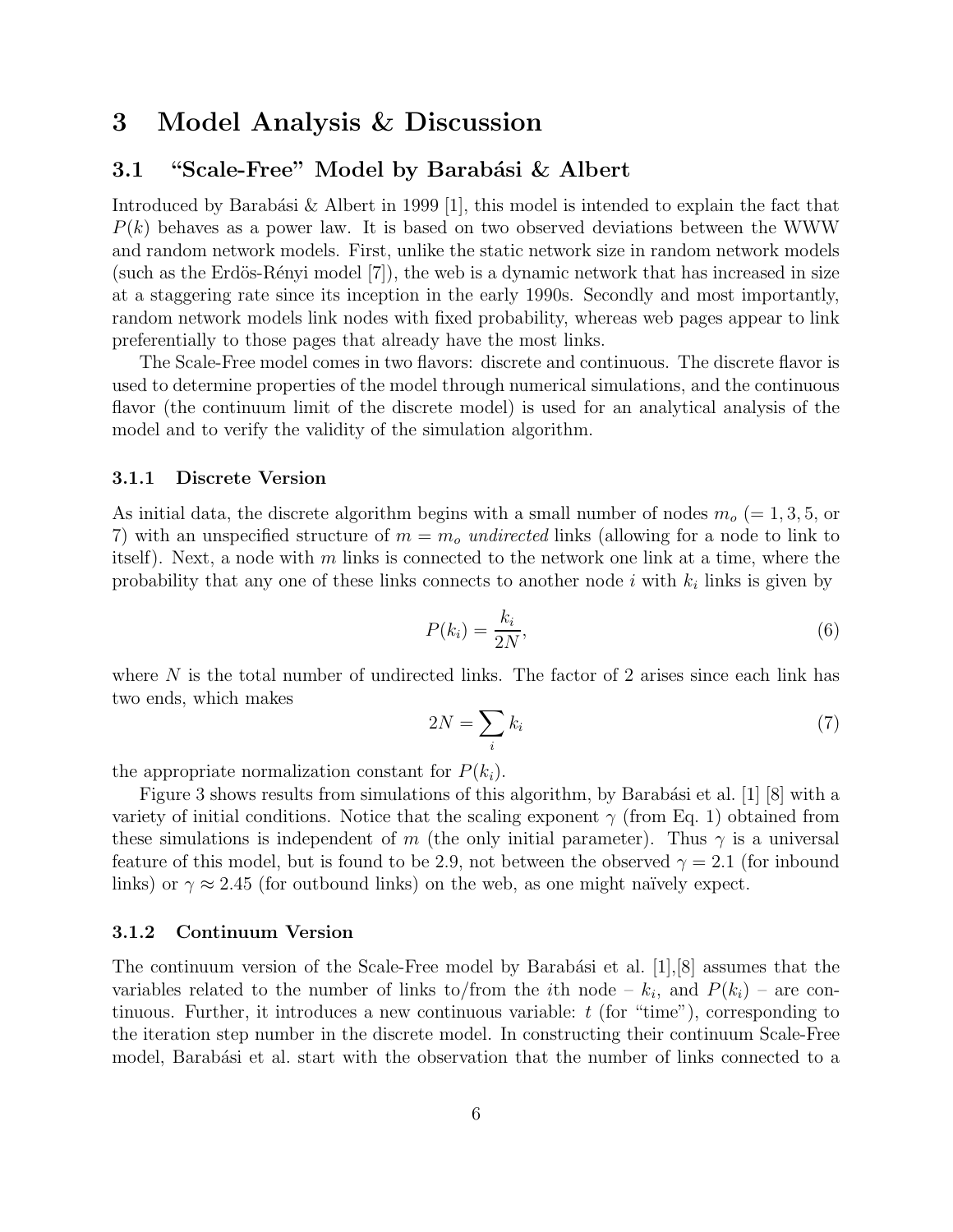

Figure 3: Results from discrete "Scale-Free" model simulations by Barabási et al. (figure reproduced from [8]). The left plot (Plot a) shows the link probability distribution  $P(k)$  after  $3\times10^5$  – m timesteps for a variety of initial conditions. In particular, the open circles, squares, diamonds, and triangles plot  $P(k)$  with parameters  $m = m<sub>o</sub> = 1, 3, 5$ , and 7 respectively. The dashed line in this plot represents the best fit to the slope,  $\gamma = 2.9$ , of these data sets. The right plot (Plot b) shows the time evolution of the  $m = m<sub>o</sub> = 5$  case after  $1 \times 10<sup>5</sup> - m$ (circles),  $1.5 \times 10^5 - m$  (squares), and  $2 \times 10^5 - m$  (diamonds) iterations. The inset to Plot b shows the evolution of the number of links  $k(t)$  for two nodes. The dashed line in this inset possesses slope 0.5, the best-fit slope to these data sets.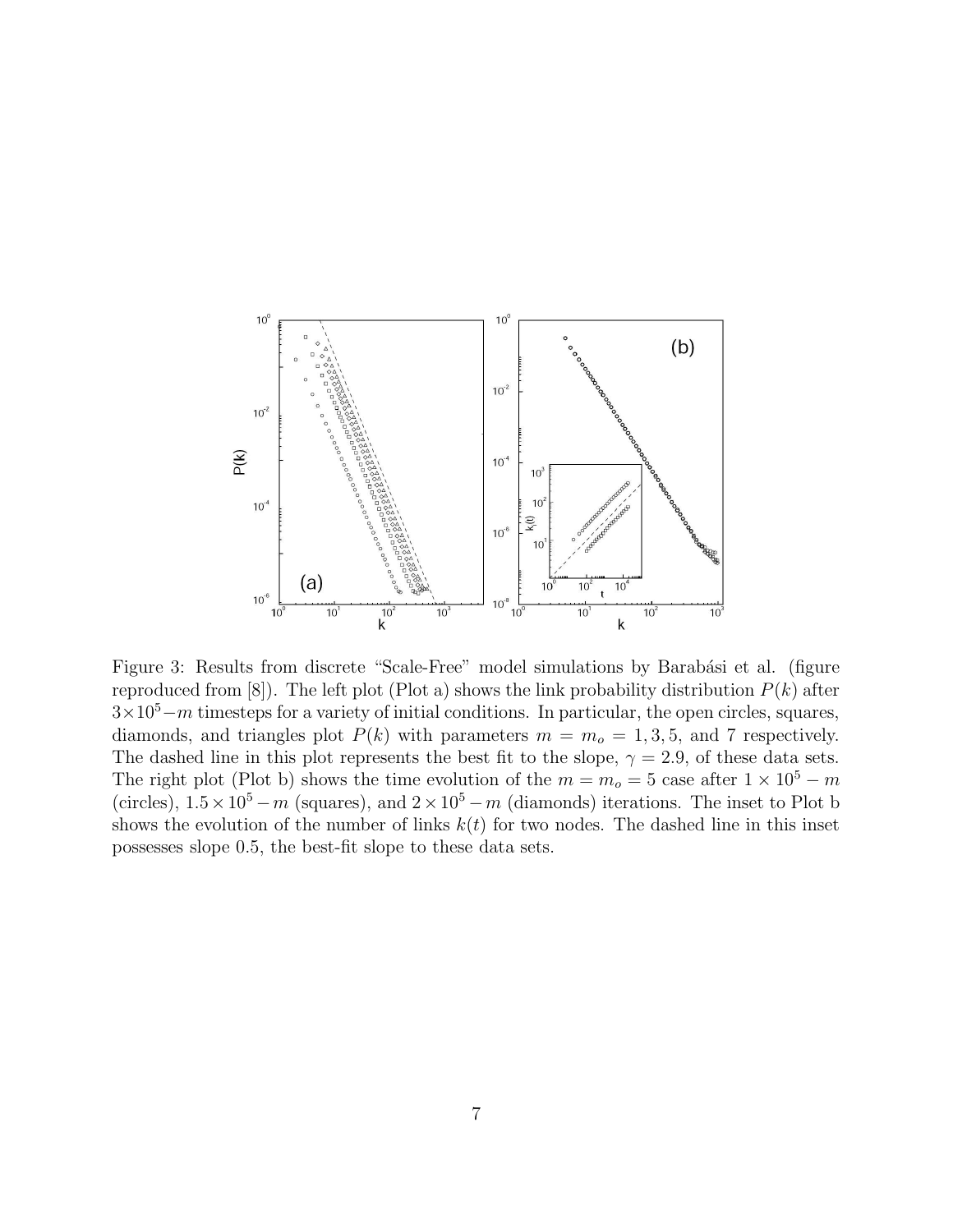new node  $i, k_i$ , should increase in time t proportionally to  $P(k_i)$ . Further, since the discrete model adds m links at each timestep, the proportionality constant must be given by m. Thus Eq. 6 implies

$$
\partial_t k_i = m \frac{k_i}{2N}.\tag{8}
$$

Since  $N = mt$ , the above equation may be written

$$
\partial_t k_i = \frac{k_i}{2t}.\tag{9}
$$

This equation has general solution  $k_i(t) = \alpha t^{1/2}$ , where  $\alpha$  is given by  $k_i(t_i) = m$ , since each node has  $m$  links at  $t_i$ , the time at which it is added to the network. Thus we have found the solution to Eq. 9, and it is

$$
k_i(t) = m\left(\frac{t}{t_i}\right)^{1/2}.\tag{10}
$$

Notice that the above expression agrees with the results plotted in the inset to Plot b of Figure 3. Next, Barabási et al. use this result to find that  $P(k)$ , the probability that a given node possesses  $k$  links in their model, has the form

$$
P(k) = 2m^2k^{-3} \propto k^{-3}
$$
\n(11)

as  $t \to \infty$ . This power law exponent agrees with the simulated results of Figure 3, where  $\gamma$ was found to be  $\approx 2.9$ .

### 3.2 Herbert Simon's Model

#### 3.2.1 Original Formulation of Simon's Model

In 1955, Herbert Simon introduced a model [6] designed in part to describe the distribution of word frequencies in literature. Given the set of words in a given document  $\mathcal{R}$ , it was found that the probability of a word from  $R$  occurring i times behaves as a power law, as with  $P(k)$  for the World Wide Web.

Next we reconstruct the basis of Simon's model ([6], pgs. 427-429), in our own words. Define  $f(i, k)$  as the number of different words, occurring i times each, at the kth word in the document  $(k \gg 1)$ . Also define D as the set of words up to and including the kth word in the document. Simon's model is then based on the following two assumptions:

- 1. **Assumption 1**: There is a fixed probability  $\alpha$  that the next,  $(k+1)$ st word W is not in the set  $\mathcal{D}$  ( $\mathcal{W} \notin \mathcal{D}$ ).
- 2. Assumption 2: If  $W \in \mathcal{D}$  (probability  $1 \alpha$ ), it must be chosen from the set with probability  $P_i$  proportional to the number of words in  $\mathcal D$  occurring i times. That is,  $P_i \propto i f(i,k)$ .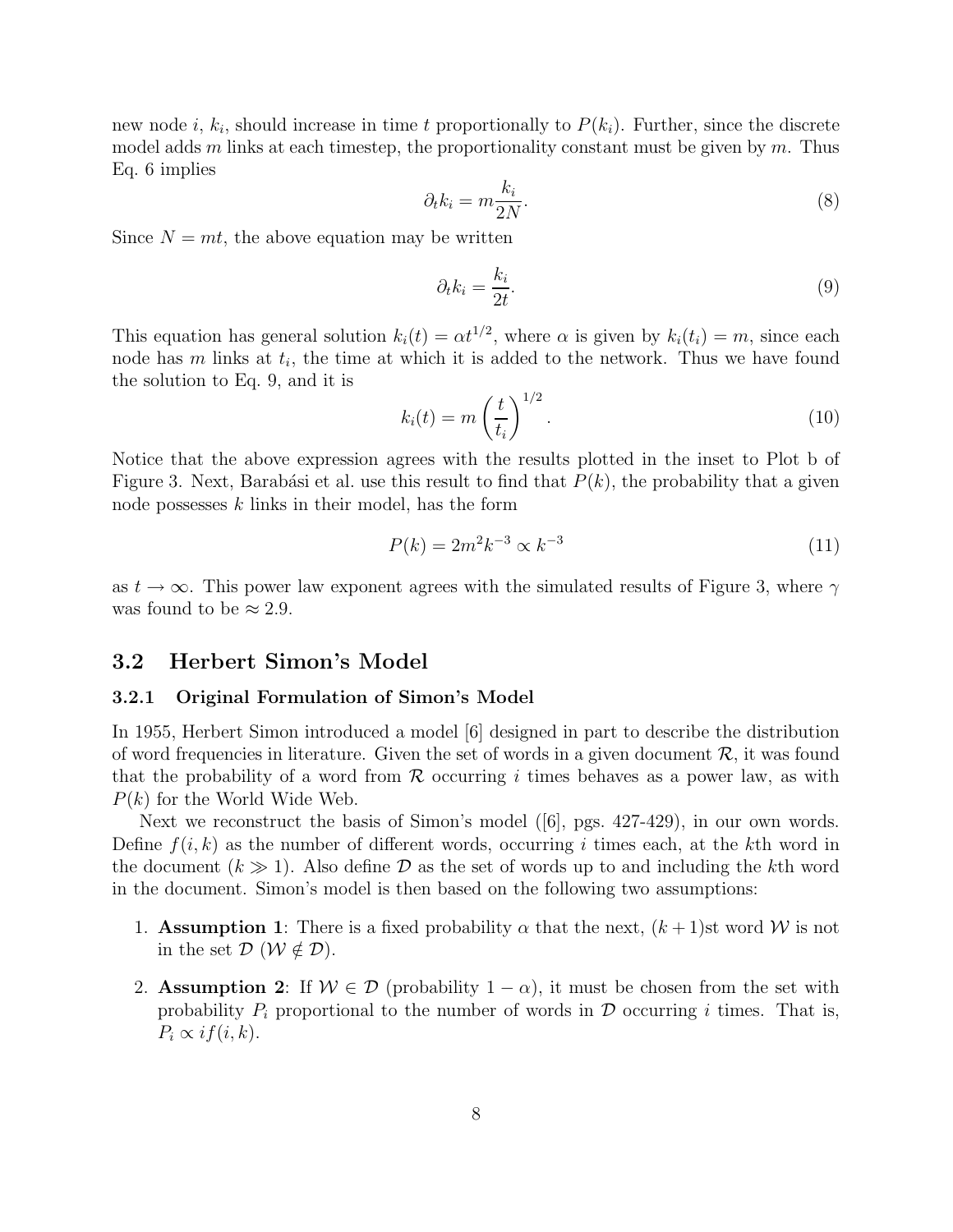From Assumption 2, we see that  $P_i$  (the probability that, assuming  $W \in \mathcal{D}$ , a word occurring i times will be picked) must be normalized to the total number of words in  $\mathcal{D}$ :

$$
P_i = \frac{if(i,k)}{\sum_j j f(j,k)} = \frac{if(i,k)}{k}.
$$
\n
$$
(12)
$$

Now define a quantity  $E_k(i) = \langle f(i, k+1)\rangle - f(i, k)$ , where  $\langle f(i, k+1)\rangle$  is the expectation value for the number of words occurring i times at position  $k+1$  in the document. Therefore,  $-1 \le E_k(i) \le 1.$ 

Assuming that  $W \in \mathcal{D}$  and  $i > 1$ , let us consider two cases:

- Case 1:  $E_k(i) > 0 \rightarrow$  the  $k+1$  word must have been a word appearing  $i-1 > 0$  times in D.
- Case 2:  $E_k(i) < 0 \rightarrow$  the  $k+1$  word must have been a word appearing i times in  $\mathcal{D}$ .

According to Assumption 2, Case 1 will occur with overall probability  $(1 - \alpha)P_{i-1}$  and Case 2 will occur with overall probability  $(1 - \alpha)P_i$ . Since  $E_k(i)$  involves the expectation value  $\langle f(i, k + 1) \rangle$ ,  $E_k(i)$  for  $i > 1$  must be equivalent to the following sum of probabilities:

$$
E_k(i) = [Probability of Case 1] - [Probability of Case 2]
$$
 (13)

$$
= (1 - \alpha)(P_{i-1} - P_i) \qquad (i > 1).
$$
 (14)

To complete our expression for  $E_k(i)$ , we must specify  $E_k(1)$ . By the same line of reasoning, Assumptions 1 and 2 yield

$$
E_k(1) = [\text{Probability that a new word is picked}] - P_1
$$
  
=  $\alpha - P_1.$  (15)

With the goal of uncovering a steady state distribution of words appearing i times,  $P(i)$ , Simon solves the steady state version of the above equations for  $E_k(i)$  (where  $\langle f(i, k +1) \rangle \rightarrow$  $f(i, k + 1)$ . He finds

$$
P(i) \propto \frac{\Gamma(i)\Gamma(\rho+1)}{\Gamma(i+\rho+1)}
$$
\n(16)

where

$$
\rho = \frac{1}{1 - \alpha}.\tag{17}
$$

Note that the above ratio of Γ's may be written approximately as  $i^{-(1+\rho)}$ , so

$$
P(i) \sim i^{-(1+\rho)} = i^{-\gamma}.\tag{18}
$$

Therefore the above set of "evolution equations" for  $E_k(i)$  in the steady state limit has yielded a one-parameter power law distribution in word count. For more information on how well this model applies to actual documents, see Simon's original paper on the subject  $([6])$ . Next, we will discuss Bornholdt & Ebel's application of Simon's model to networks, including the WWW.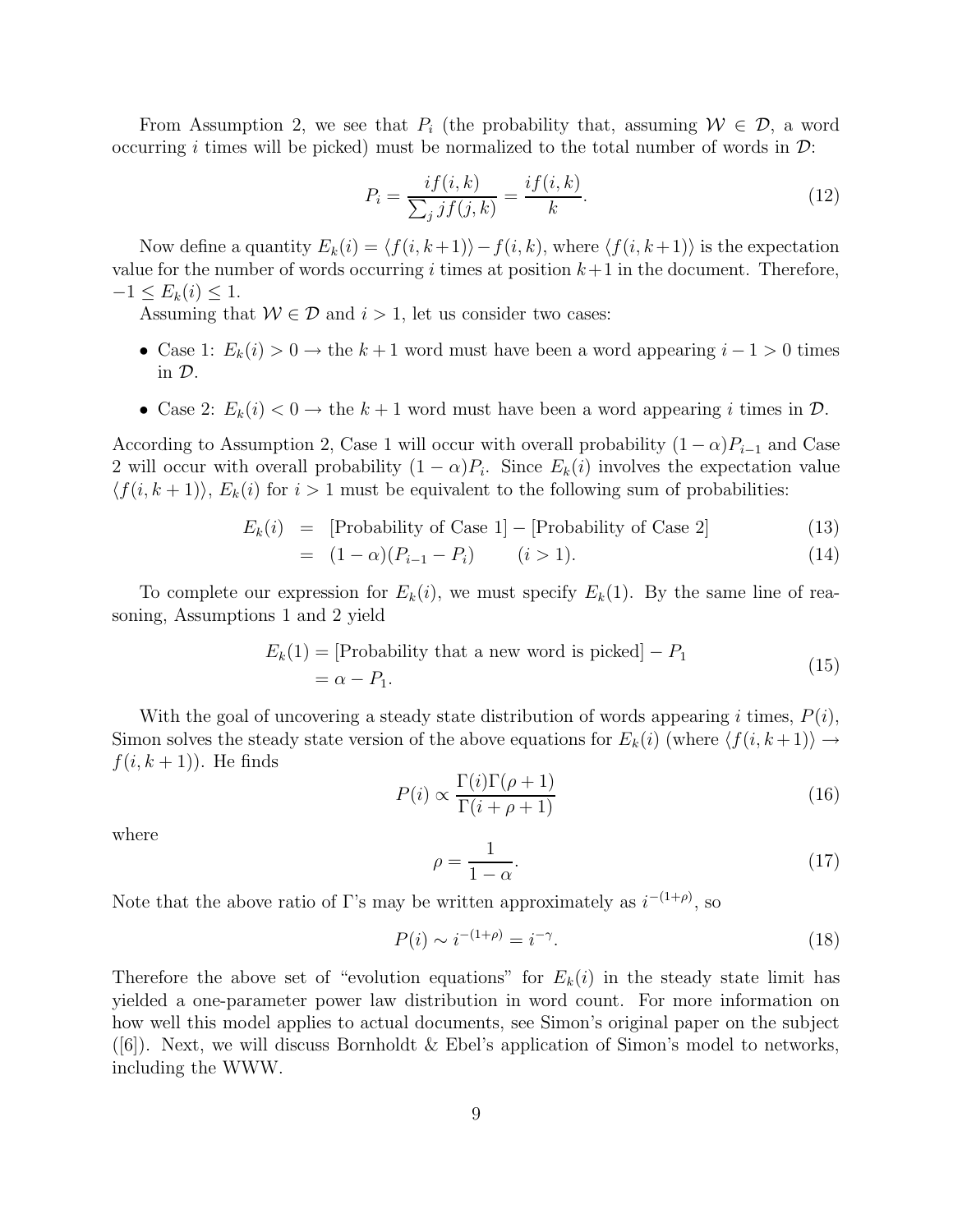#### 3.2.2 Application of Simon's Model to Networks, by Bornholdt & Ebel [4]

The two assumptions in Simon's model are incompatible with the vocabulary of networks, so Bornholdt & Ebel rewrite Simon's assumptions in the context of a growing network, where  $f(i, k)$  is the number of nodes with i inbound links at iteration k. Specifically, they rewrite Simon's assumptions as follows:

- 1. Assumption 1': At iteration  $k+1$  there is fixed probability  $\alpha$  that a new node is added.
- 2. Assumption 2': With probability  $1 \alpha$ , a single, directed link pointing to node i is added at iteration  $k + 1$  with probability  $P_i$  given by Eq. 12. Ignore the source of the directed link.

Notice from Assumption 2' that Bornholdt & Ebel's application of Simon's model considers only inbound links. As defined above for networks, all quantities behave in exactly the same way as in Simon's model, yielding the same "evolution equations" as Simon's model (Eqs. 14 & 15) and resulting  $P(i)$  (Eq. 18).

Therefore, the probability distribution of inbound links  $P(i)$  (identical to  $P(k)$ ) as defined in Eq. 1) goes as a power law in the number of inbound links i, with exponent given by a single parameter  $\alpha$ . As stated in Assumption 1',  $\alpha$  is the probability that a node is added instead of a link. For the web, the total number of web pages and web links increases with time, so  $\alpha$  may be determined by:

$$
\alpha = \frac{N_{\text{pages}}(\delta t) - N_{\text{pages}}(0)}{[N_{\text{links}}(\delta t) - N_{\text{links}}(0)] + [N_{\text{pages}}(\delta t) - N_{\text{pages}}(0)]},\tag{19}
$$

where  $N_X(t)$  is the number of X measured at time t, and for accuracy,  $\delta t$  should be large enough so that both the numerator and denominator of the above expression is  $\gg 1$ . Using the AltaVista data sets from May & October, 1999 [9] (also see Section 2.2), we find

$$
\alpha \approx \frac{68 \times 10^6}{732 \times 10^6} \approx 0.1,\tag{20}
$$

which yields an inbound link distribution power law exponent that agrees with actual measurements:  $\gamma \approx 2.1$ .

## 4 Conclusion

Although the generalization of Simon's model to networks accurately predicts the power law exponent of  $P(k)$  for inbound links, this model has its faults. For example, it does not specify the origin of directed links, so its usefulness as a model for topological parameters other than  $P(k)$  (e.g., average path length between pairs of nodes) is severely limited. Viewed in this way, Barabási & Albert's model is more robust, since it constructs a network in which each link has two well-defined ends, allowing the model to predict network quantities other than